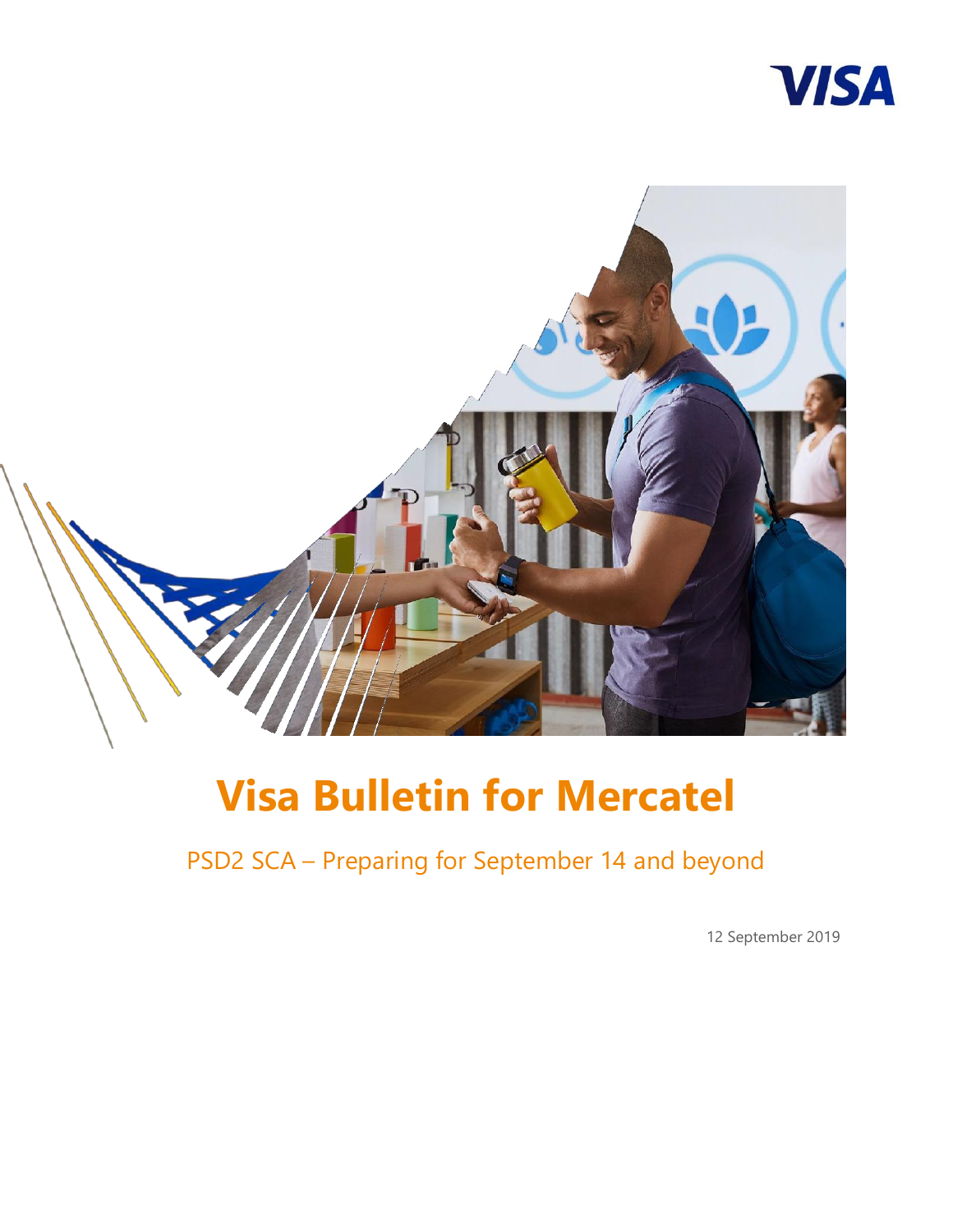

Welcome to Visa's first edition of Merchant Bulletin. This document is designed to help you navigate the latest developments surrounding Payment Service Directive (PSD2) Strong Customer Authentication (SCA) and what you will need to do to avoid disruption for your customers.

Visa has collaborated with the industry to recommend an 18-month transition period across all member states, which would provide sufficient time for all parties to make the necessary technical changes. Any additional time beyond 14 September 2019 to get ready will depend on the position of the European Banking Authority (EBA) and your local regulator(s).

The SCA requirement comes into force from 14 September 2019. The EBA has accepted that local regulators may decide to work with PSPs and other stakeholders, and provide a transition period that allows more time for all parties to be ready. A growing number of local regulators have publicly stated that SCA compliance will not be enforced on 14 September 2019.

We understand your number one priority is to be able to sell to your customers with a seamless purchasing experience. Visa is working with clients and regulators to ensure the industry moves in the right direction and have revised the requirements to ensure all clients are ready.

### **What happens after the 14th September?**

Clients may decide to continue authorising transactions in the same way they do today after 14 September. This is to avoid disruption to e-commerce and European payments.

- Meanwhile, as issuers start testing the technology for SCA, merchants should also begin implementing the technology to avoid disruption. Doing so will also help them to establishwhich of the SCA exemptions work best for their customers.
- Visa has created an 18-month roadmap to accelerate the ecosystem with key milestones all clients need to achieve (subject to the 18-month transition period being adopted by the EBA and your local regulator(s).
	- o **1 st Feb 2020**  Visa EMV 3DS performance programme starts.
		- Active monitoring on Visa's clients begins to ensure they are meeting Visa's Performance rules.
	- o **14th March 2020**  issuers fully live with EMV 3DS 2.1 and merchants actively testing EMV 3DS 2.1 and 2.2.
	- o **14th September 2020**  issuers to be live on 3DS 2.2.
	- o **14th March 2021**  active supervision issuers decline.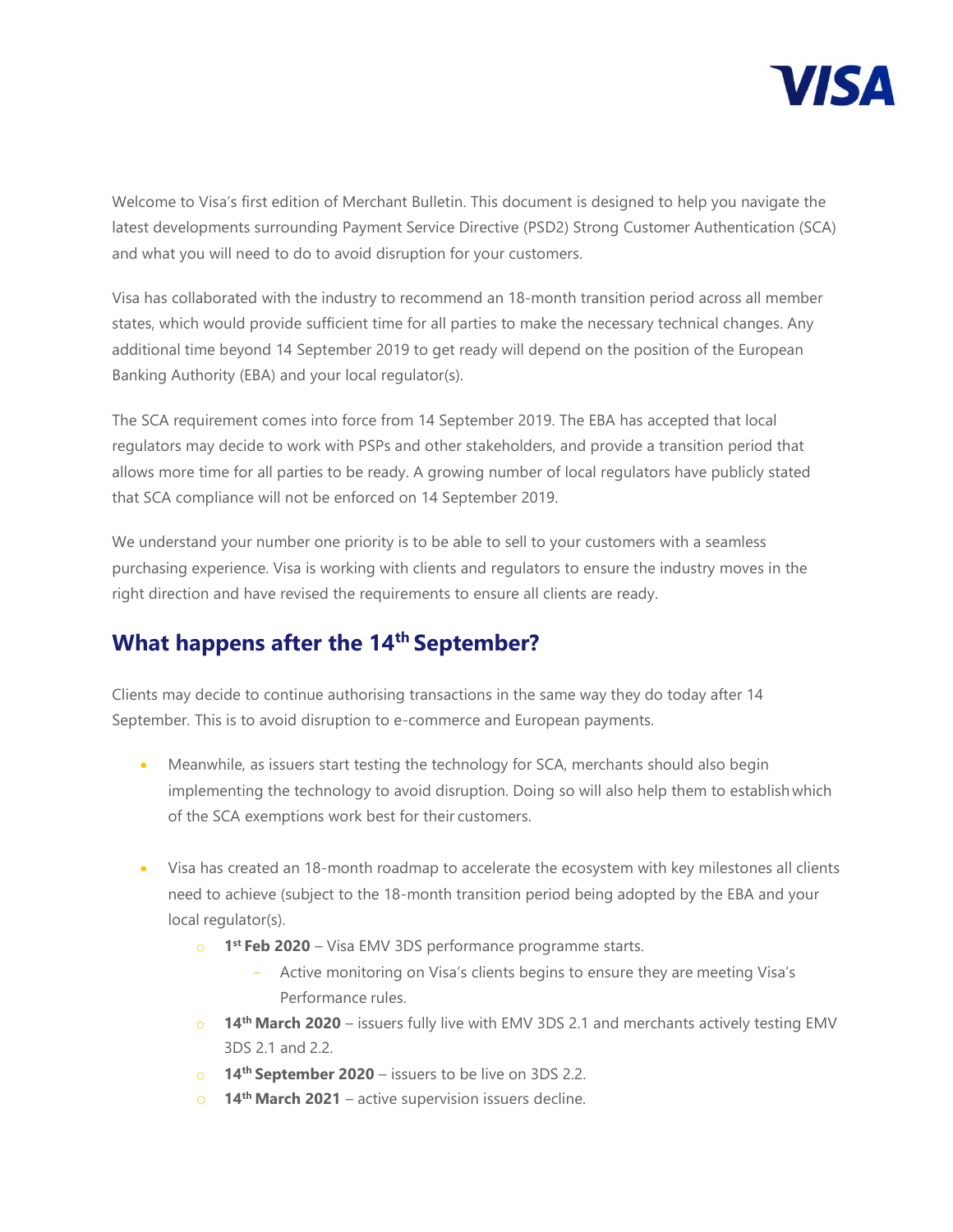

### **What is EMV 3DS? How is it different from 3-D Secure 1.0?**

EMV 3DS (previously referred to as 3DS 2.0) is the updated standard of 3DS 1.0 and is in place to promote a good e-commerce customer experience and help reduce cart abandonment. EMV 3DS provides the following incremental benefits:

- **Flexible Device & Channel Support.** Promotes a smoother and more consistent userexperience across multiple payment channels, including mobile web, in-app, and digitalwallet payments.
- **Improved User Experience.** Gives merchants the capability to better integrate the authentication process into the shopping experience, providing cardholders with a fast, simple, and convenient authentication experience, while maintaining security.
- **Enhanced Data Exchange to Manage Fraud and Reduce Friction.** Opens additional datafields to enable enhanced risk-based authentication (RBA). When used effectively, risk-based authentication can provide protection against fraud, minimize cardholder friction, increase completed sales, and lead to a better experience for all stakeholders.



 Smooth merchant app to issuer app authentication experience.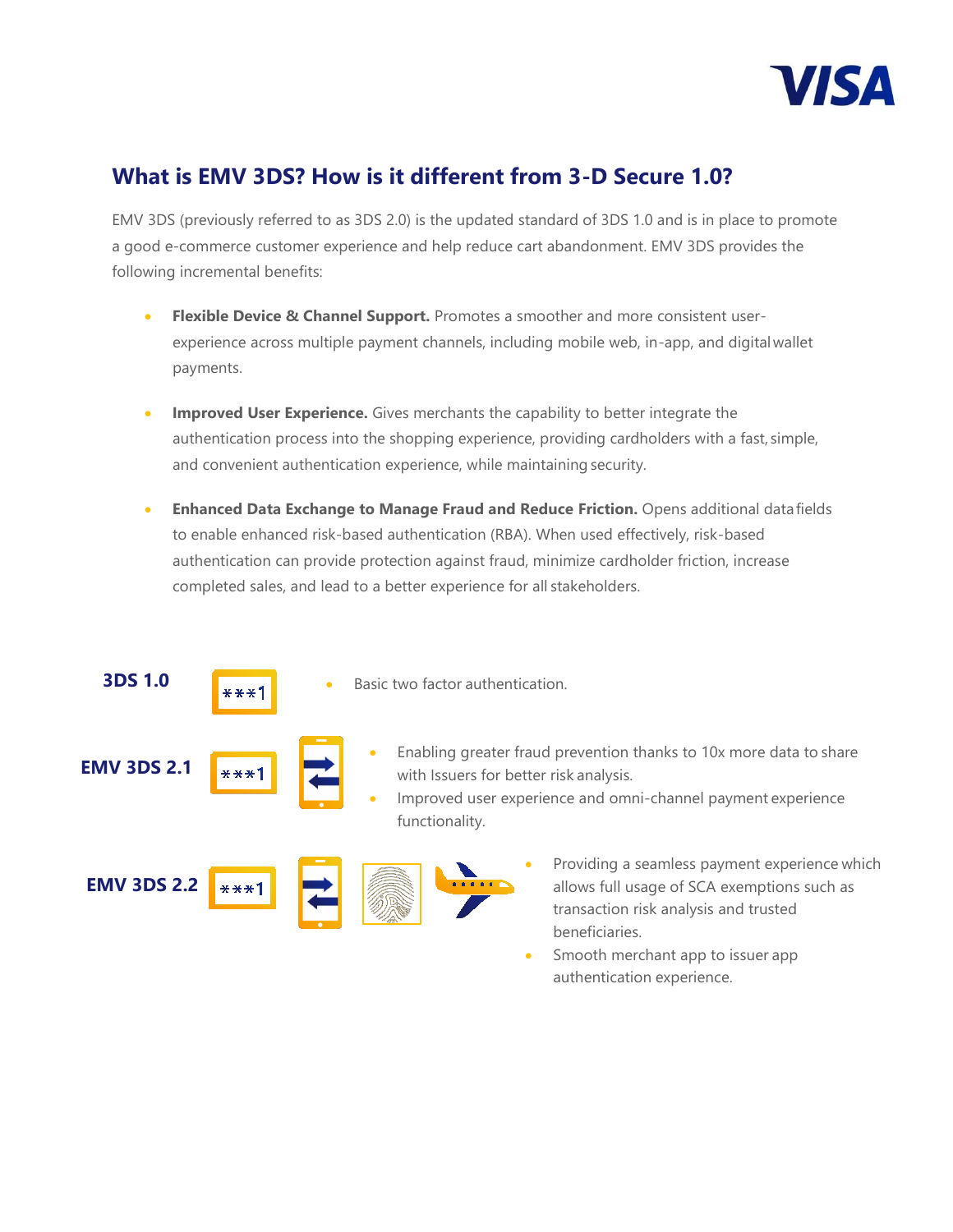

### **What Merchants need to do next?**

- We advise merchants to integrate a 3DS solution that supports both 3DS 1.0 and EMV 3DS whilst also keeping pace with PSD2 SCA compliance.
- Merchants should work with their 3DS Solution Providers to establish dynamic backward capability between 3DS 1.0 and EMV 3DS based on the 3DS version the issuer supports currently.
	- o This will ensure merchants have an optimized EMV 3DS adoption strategy with a smooth pragmatic transition to EMV 3DS.
- $\bullet$
- Merchants should read through the below bulletin and understand the changes that are being made to Visa's 3DS Roadmap.

### **What the changes mean for Merchants**

To ensure a better customer experience and frictionless transactions, these changes are positive contribution to merchants and the payments ecosystem. Merchants will benefit from these changes as a result of:

- Issuers being held accountable for non-deployment of EMV 3DS 2.1.0 by March 2020 and EMV3DS 2.2.0 by 14th September 2020.
- High standard approval and fraud liability protection for merchants on fully authenticated (ECI 5) EMV 3DS transactions. Effective immediately until 14 March 2020, merchants should not send EMV 3DS requests to avoid issuers authorisation decline.
- Supporting transactions across a range of user interfaces (mobile apps) and devices to developa streamlined user experience.
- Lower abandonment rates with 3D Secure, providing consumer confidence and successful sales.
- Enabling greater fraud prevention thanks to 10x more data to share with Issuers for a betterrisk analysis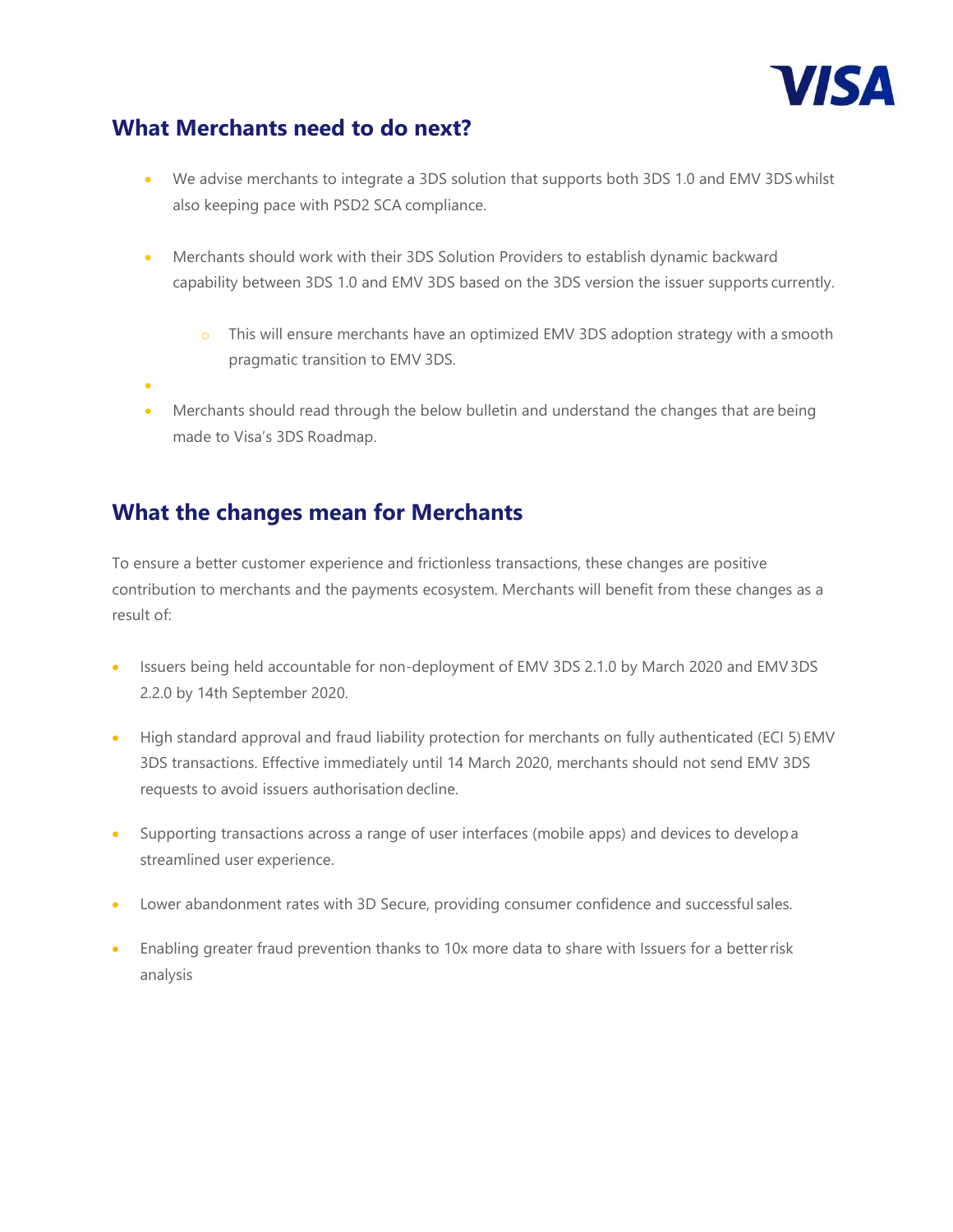

### **How is Visa supporting you to navigate these changes?**

Visa is committed to supporting SCA and will continue to work with regulators and clients to achieve the key milestones outlined on the changes to our rules and compliance. To ensure merchants are kept abreast with the changes and requirements, Visa is creating a number of platforms to convey the messages:

- **Merchant Bulletin**  this is our first edition to communicate and update merchants with important changes. Within these bulletins we will provide you with all the essential information which you and your acquirers/payment gateways will need to know to support with the deployment of EMV 3DS and SCA compliance.
- **Merchant Marketing Guidebook**  Visa has created a comprehensive marketing communications guidebook to support your business prepare for the Europe-wide rollout of SCA. The guidebook contains advice and communications to help your business and staff prepare for the changes. It also contains materials to help merchants raise awareness to consumers from website to in-store transactions. To receive your copy, contact your Account Executive or your acquirer(s).
- **Visa Business News**  the changes to 3-D Secure rules to support Strong Customer Authentication compliance was announced on the 5th September to Visa 's European clients.
- **PSD2 SCA Webinars**  Visa will be hosting a series of PSD2 SCA webinars to provide the latest status updates, and address questions from attendees. To secure your place for the upcoming webinar, click the link below and register:

**12th September:** PSD2 SCA – [Preparing for September 14 and beyond \(Session 2\)](https://wcc.on24.com/webcast/report?e=2074540&k=E75DC14B79E6153489B5DB613004BB9D)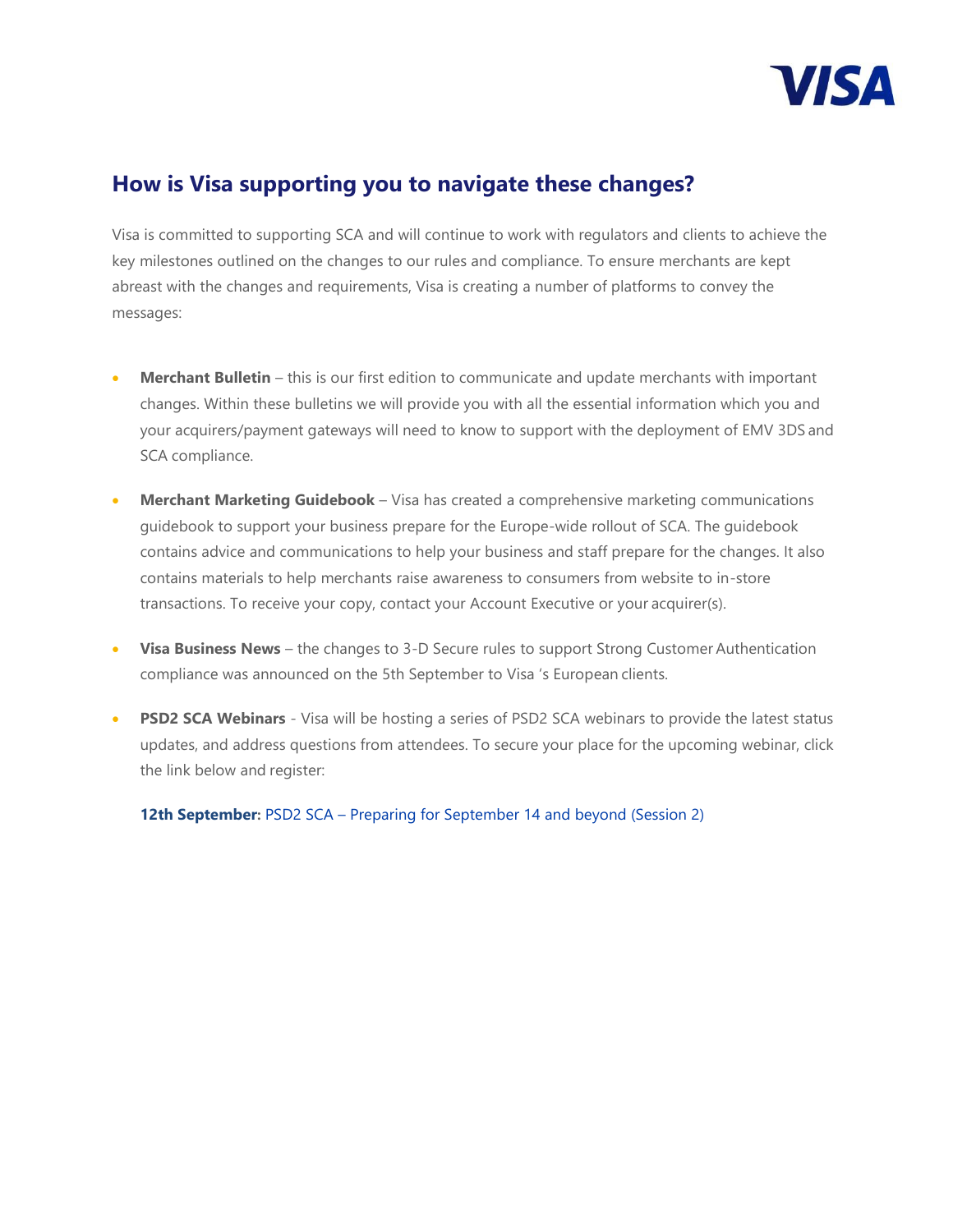

## **Shaping the ecosystem to accelerate SCA Compliance and meet Regulatory Requirements**

#### What are the changes?

Visa has collaborated with the industry to recommend an 18-month transition period across all member states, which would provide sufficient time for all parties to make the necessary technical changes. The EBA is expected to provide further guidance on the acceptable duration of this transition period in the coming weeks.

To help move the e-commerce ecosystem to full SCA compliance, Visa is making some important changes to help accelerate deployment of new 3DS technology. EMV® 3DS 2.2.0 provides key functionality which underpins the move to biometrics, the ability to take advantage of SCA exemptions and accommodates the delivery of a cryptogram in complex merchant use cases such as travel. All issuers, acquirers and merchants are expected to implement 3DS 2.2.0 by 14 September 2020.

The revised PSD2 requirement that SCA be applied to all electronic payments will take effect in Europe on **14 September 2019**. The EBA has accepted that local regulators may decide to work with PSPs and other stakeholders, and provide a transition period that allows more time for all parties to be ready

For optimal SCA compliance, Visa expects all parties in the ecosystem to deploy 3DS 2.2.0. The move to EMV 3DS 2.2.0 is critical for important SCA functions, namely:

- 3DS Requestor Initiated (3RI) transactions, or the ability to refresh the Cardholder Authentication Verification Value (CAVV) cryptogram, which is vital for travel merchants.
- The Out-of-Band (OOB) consumer experience, which delivers biometric functionality.
- Indicator flags in the request message, which enable merchants to communicate SCA exemption requests to issuers.

To achieve full compliance within the recommended 18-month transition period and ensure sufficient time for testing and deployment to merchants, Visa is making some important changes to the Visa Rules.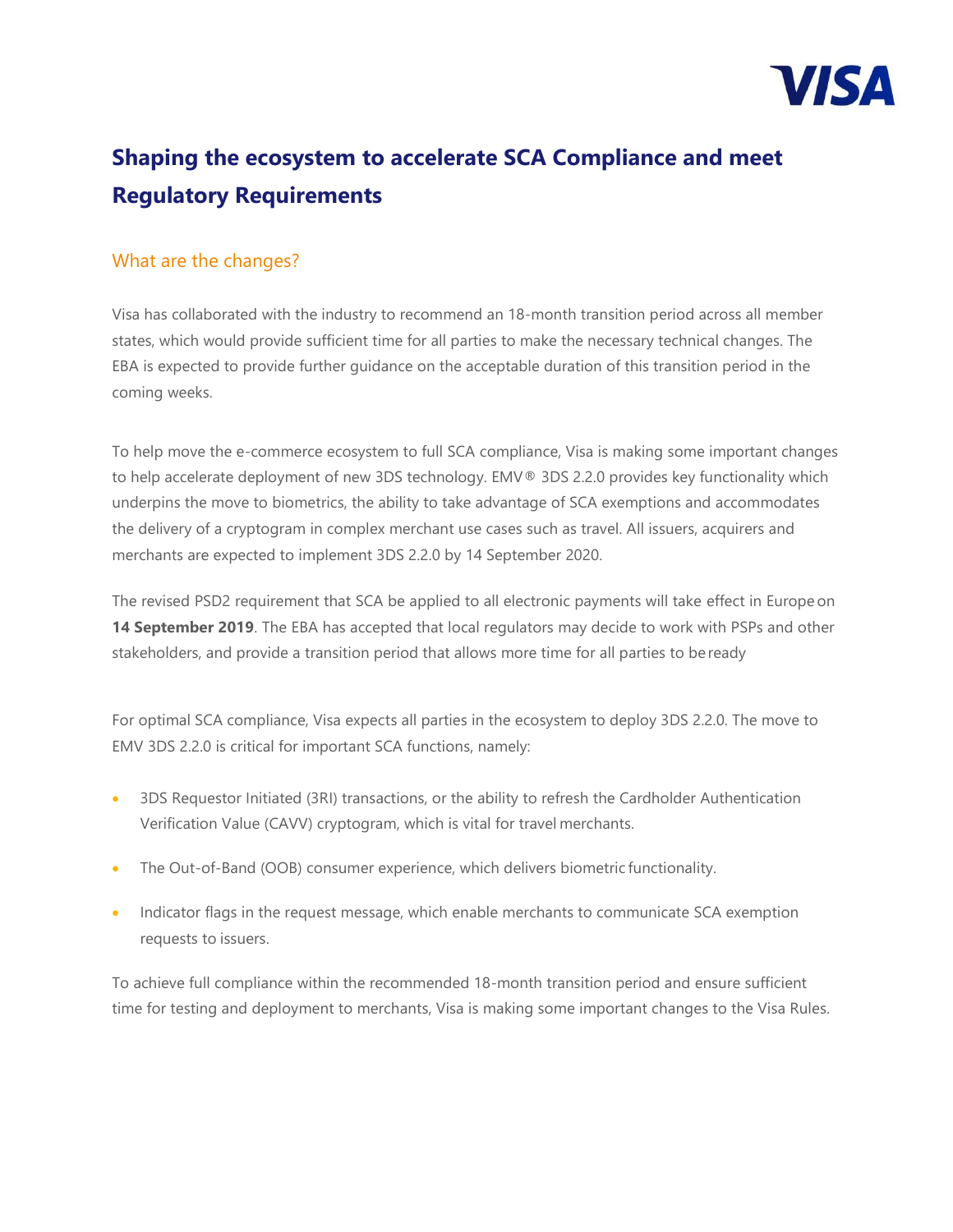

### **Overview of Changes**

Enablement of EMV 3DS 2.2.0 across the ecosystem is an important step in achieving SCA regulatory compliance. Visa recognizes that all parties are moving at pace to implement the new 3DS versions. To help further those efforts, Visa is implementing a technology roadmap to help ensure smooth industrywide deployment of EMV 3DS.

### **EMV 3DS 2.1.0 Issuer Requirements**

Issuer deployment of EMV 3DS 2.1.0 is a key step in the process to upgrade to EMV 3DS 2.2.0. Therefore, issuers must support EMV 3DS 2.1.0 **by 14 March 2020**, in line with Visa's proposed SCA roadmap. This is an important step that enables merchants to authenticate transactions securely using the new technology.

### **EMV 3DS 2.1.0 Merchant Liability Protection**

To support the intentions of the regulation to reduce fraud and demonstrate to regulators that progress is being made, merchants are strongly advised to use the version of 3DS supported by the issuer. Considerations for the merchant community include the following:-

- In the transition period running up to the enforcement date for SCA, Issuers and Acquirers areaiming to ensure their reference fraud rates qualify for SCA TRA (Transaction Risk Analysis) exemptions.
- With this in mind, Issuers are reviewing risk management strategies to ensure a balance between consumer convenience and risk. High risk transactions including those where the Issuer is liable will be subject to greater scrutiny
- All parties in the ecosystem wish to ensure cardholders are not subjected to high declines or other forms of inconvenience resulting from upcoming changes in the regulation
- The industry is moving towards wide adoption of EMV 3DS and Visa expects many large Issuers to be live in the coming weeks and months
- Merchants who have invested and are able to take advantage of EMV 3DS will start to see thebenefits